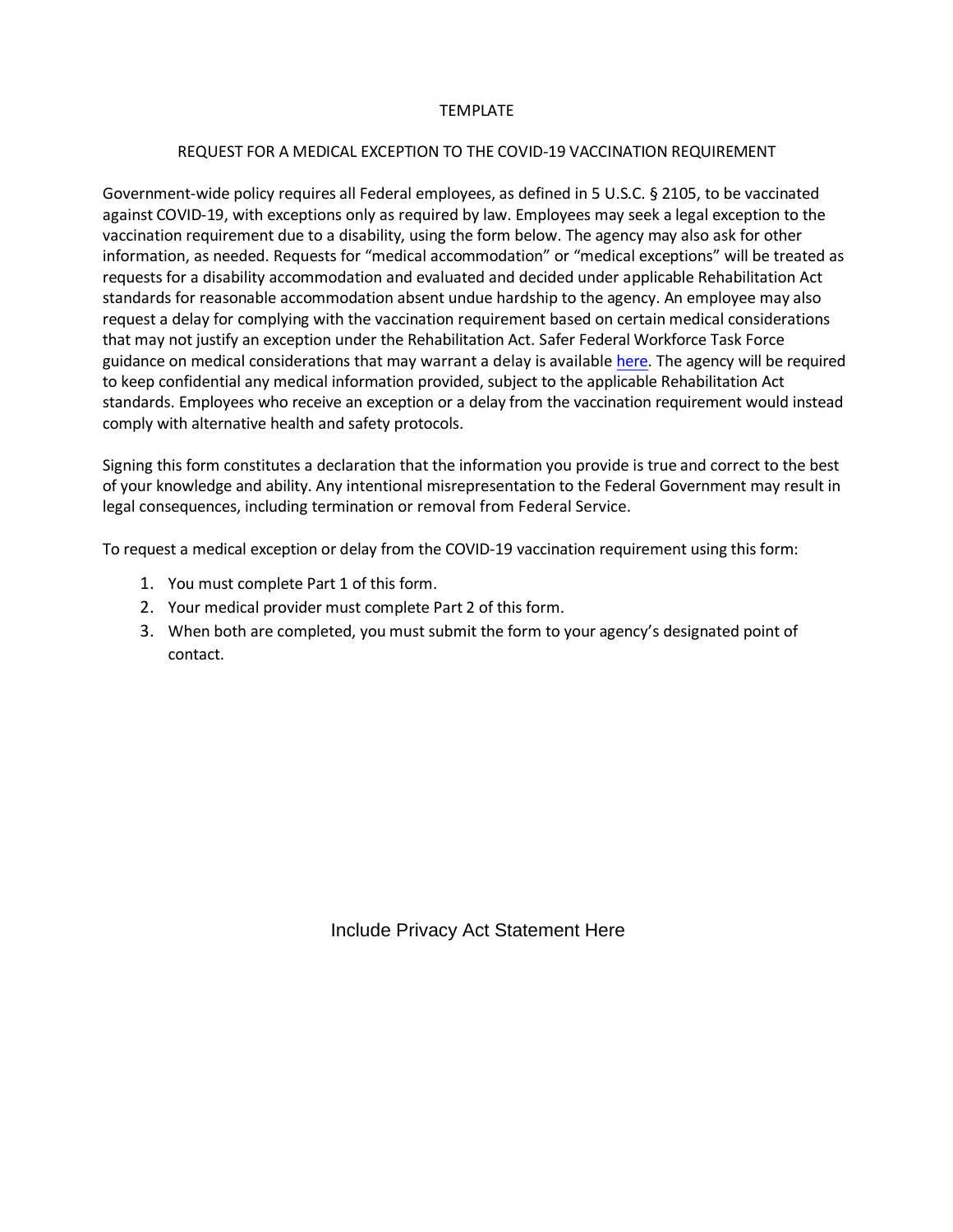| Part 1 - To Be Completed by the Employee<br>[Agencies should modify these fields as needed for purposes of identifying the employee.] |                   |                        |                     |  |
|---------------------------------------------------------------------------------------------------------------------------------------|-------------------|------------------------|---------------------|--|
| <b>Employee Name</b>                                                                                                                  |                   | <b>Date of Request</b> |                     |  |
|                                                                                                                                       |                   |                        |                     |  |
| <b>Department</b>                                                                                                                     |                   | <b>Division</b>        |                     |  |
|                                                                                                                                       |                   |                        |                     |  |
| <b>Position</b>                                                                                                                       | <b>Supervisor</b> |                        | <b>Phone Number</b> |  |
|                                                                                                                                       |                   |                        |                     |  |

| <b>Medical or Disability Exception Request</b>                                                                                                                                                                                                                         |             |  |  |  |
|------------------------------------------------------------------------------------------------------------------------------------------------------------------------------------------------------------------------------------------------------------------------|-------------|--|--|--|
| I am requesting a medical exception to the requirement for COVID-19 vaccination or a delay because<br>of a temporary condition or medical circumstance. I declare that the information I have provided is<br>true and correct to the best of my knowledge and ability. |             |  |  |  |
| <b>Employee Signature</b>                                                                                                                                                                                                                                              |             |  |  |  |
|                                                                                                                                                                                                                                                                        |             |  |  |  |
| <b>Print Name</b>                                                                                                                                                                                                                                                      | <b>Date</b> |  |  |  |
|                                                                                                                                                                                                                                                                        |             |  |  |  |